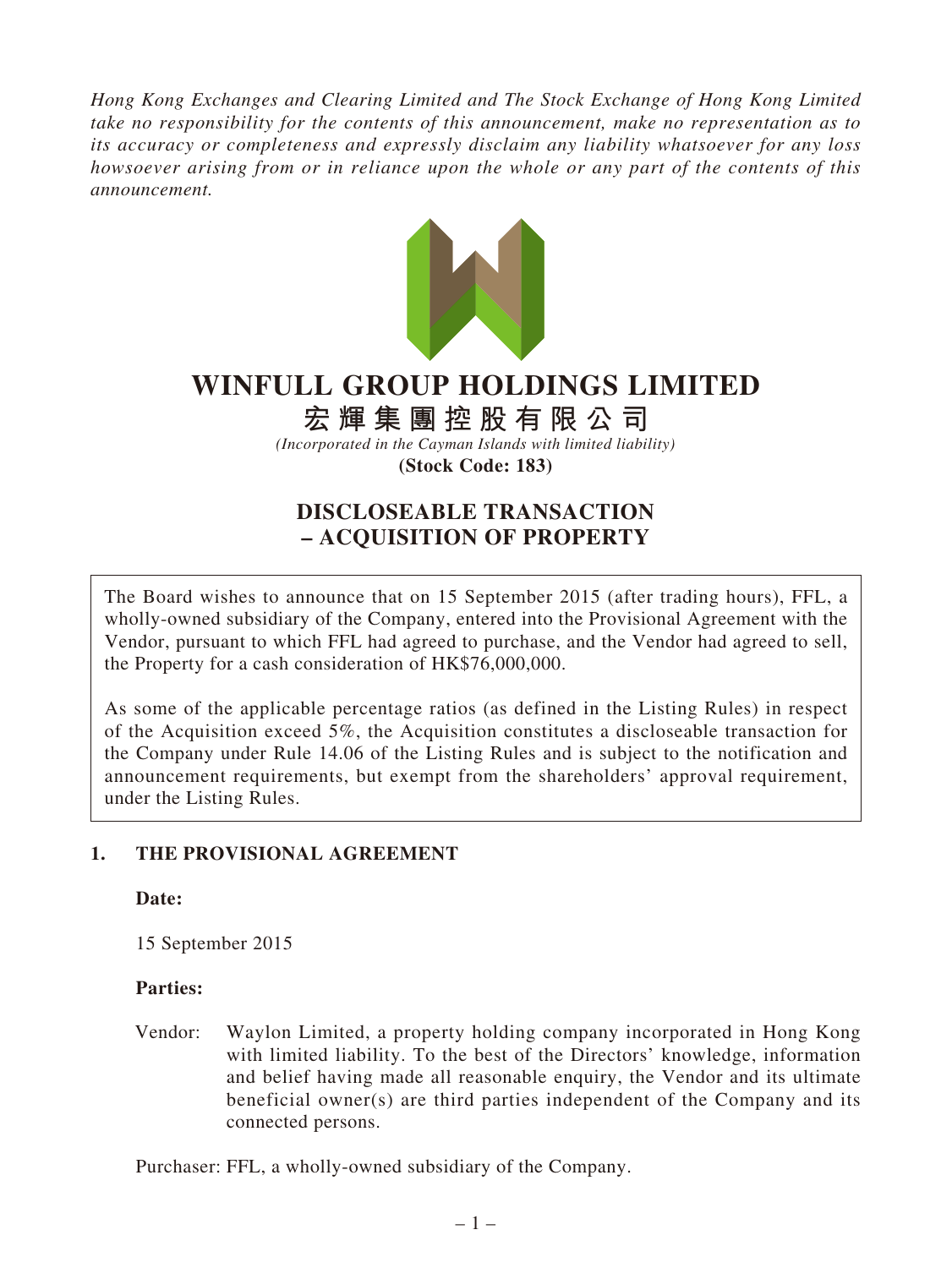# **Property to be acquired:**

The whole of 4th Floor of Kenning Industrial Building, No. 19 Wang Hoi Road, Kowloon Bay, Hong Kong. The Property is an industrial property, with a total gross floor area of approximately 16,522 square feet. Approximately 1/4 of the Property is currently leased out with rental agreed at HK\$66,500 per month (exclusive of government rent and rates but inclusive of management fees) which tenancy is due to expire in December 2017. The rest of the Property is occupied by the Vendor for its own use.

Based on the information provided by the Vendor, the rental income attributable to the Property (excluding those parts which were occupied for own use/remained vacant) for the two financial years ended 30 June 2014 and 30 June 2015 amounted to approximately HK\$1,980,000 and HK\$1,360,000 respectively.

#### **Consideration:**

The consideration payable by FFL to the Vendor for the acquisition of the Property is HK\$76,000,000. An initial deposit of HK\$3,800,000 was paid by FFL to the Vendor upon signing of the Provisional Agreement. A further deposit of HK\$3,800,000 is payable by FFL to the Vendor on or before 29 September 2015 and the remaining balance of HK\$68,400,000 will be paid by FFL to the Vendor on Completion. The formal agreement for sale and purchase will be signed on or before 29 September 2015. The Directors intend to fund the consideration by internal resources of the Group.

The consideration has been arrived at after arm's length negotiations between the parties with reference to the prevailing market value of industrial properties of similar size and age as the Property in the same vicinity.

# **Completion:**

Completion shall take place on or before 16 November 2015.

# **2. REASONS FOR AND BENEFITS OF THE ACQUISITION**

The Company is an investment holding company and its subsidiaries are principally engaged in property investment and trading and property development.

As disclosed in the announcement of the Company dated 11 December 2014, revenue from the Group's property assembly and brokerage business dropped significantly as a result of the Government's effort to curb property prices for both residential and nonresidential properties. With a view to offering better returns to the Shareholders, the Group decided to dispose of its property assembly and brokerage business and focus on property investment and trading, and development businesses and the Acquisition is in line with the Group's new business strategy.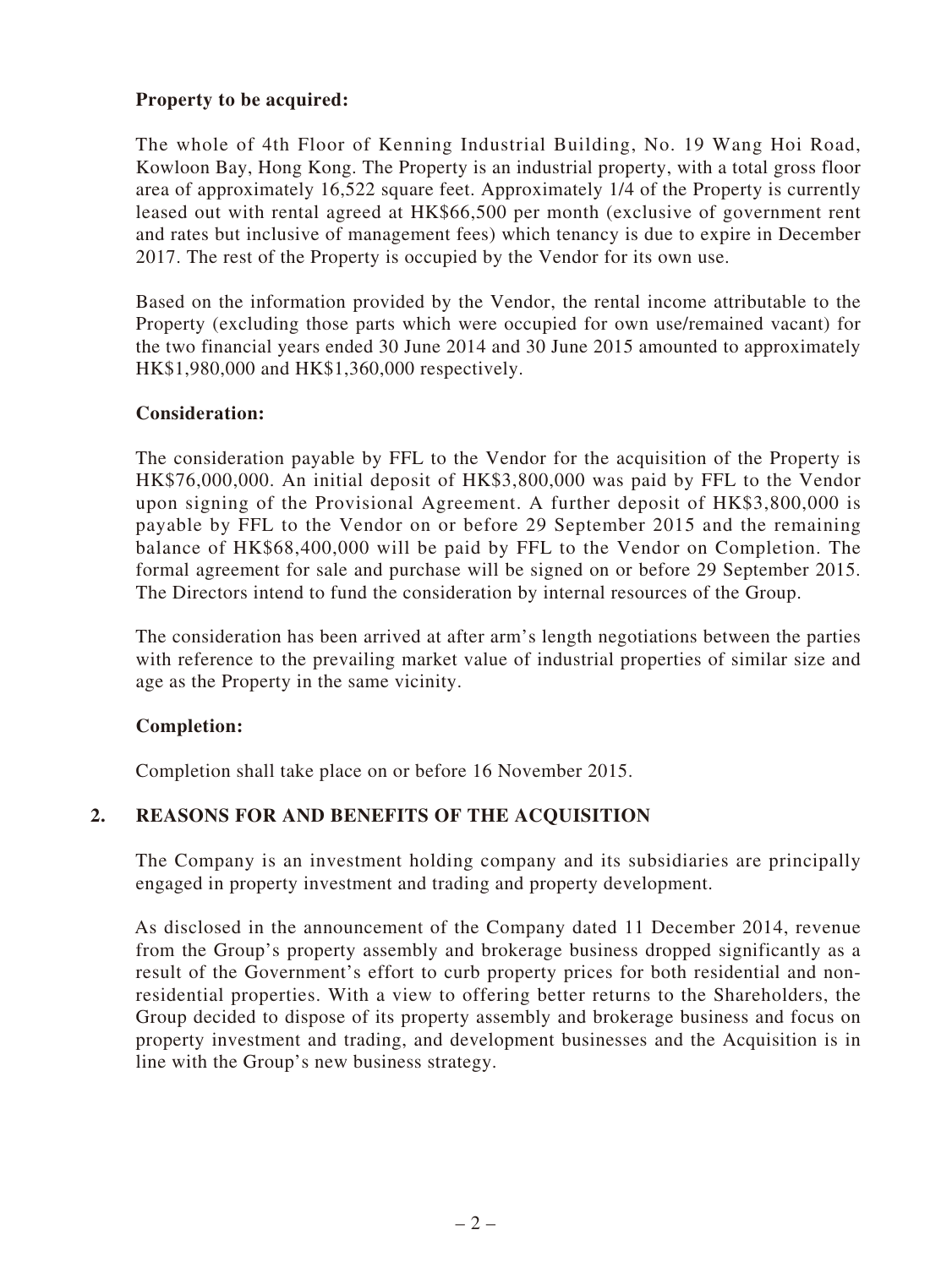Following relocation of the Hong Kong International Airport to Chek Lap Kok and Hong Kong's manufacturing base to Mainland China, many industrial buildings in Kowloon East have become vacant. On the other hand, with the booming in Hong Kong's financial and service sectors, the demand for quality office space can no longer be met by Hong Kong's traditional CBD. The Chief Executive therefore announced in his 2011-12 Policy Address the adoption of a visionary, coordinated and integrated approach to transform Kowloon East into an attractive CBD to sustain Hong Kong's economic development. Specifically, this involves land use review, enhanced urban design, and improvement to connectivity and the associated infrastructure. The Property is located in Kowloon Bay. It is expected that property prices in this area will continue to boost as a result of the government's initiative. The management of the Group considers that the Acquisition is a good investment opportunity and believes that the Group will benefit from the anticipated growth in value of the Property.

The Property will continue to be leased out after Completion for rental income and depending on the market conditions, may be sold for gain. Given that the consideration reflects the fair market value of the Property, the Directors consider the terms of the Acquisition to be fair and reasonable and are in the interests of the Company and the Shareholders as a whole.

# **3. IMPLICATIONS OF THE LISTING RULES**

As some of the applicable percentage ratios (as defined in the Listing Rules) in respect of the Acquisition exceed 5%, the Acquisition constitutes a discloseable transaction for the Company under Rule 14.06 of the Listing Rules and is subject to the notification and announcement requirements, but exempt from the shareholders' approval requirement, under the Listing Rules.

# **4. DEFINITIONS**

In this announcement, the following terms shall have the meanings set opposite them unless the context otherwise requires:

| "Acquisition"             | the proposed acquisition of the Property by FFL pursuant to<br>the terms of the Provisional Agreement                                                           |
|---------------------------|-----------------------------------------------------------------------------------------------------------------------------------------------------------------|
| "Board"                   | the board of Directors                                                                                                                                          |
| "CBD"                     | central business district                                                                                                                                       |
| "Company"                 | Winfull Group Holdings Limited, a company incorporated<br>in the Cayman Islands with limited liability, the shares of<br>which are listed on the Stock Exchange |
| "Completion"              | completion of the sale and purchase of the Property                                                                                                             |
| "connected person $(s)$ " | has the meaning ascribed thereto in the Listing Rules                                                                                                           |